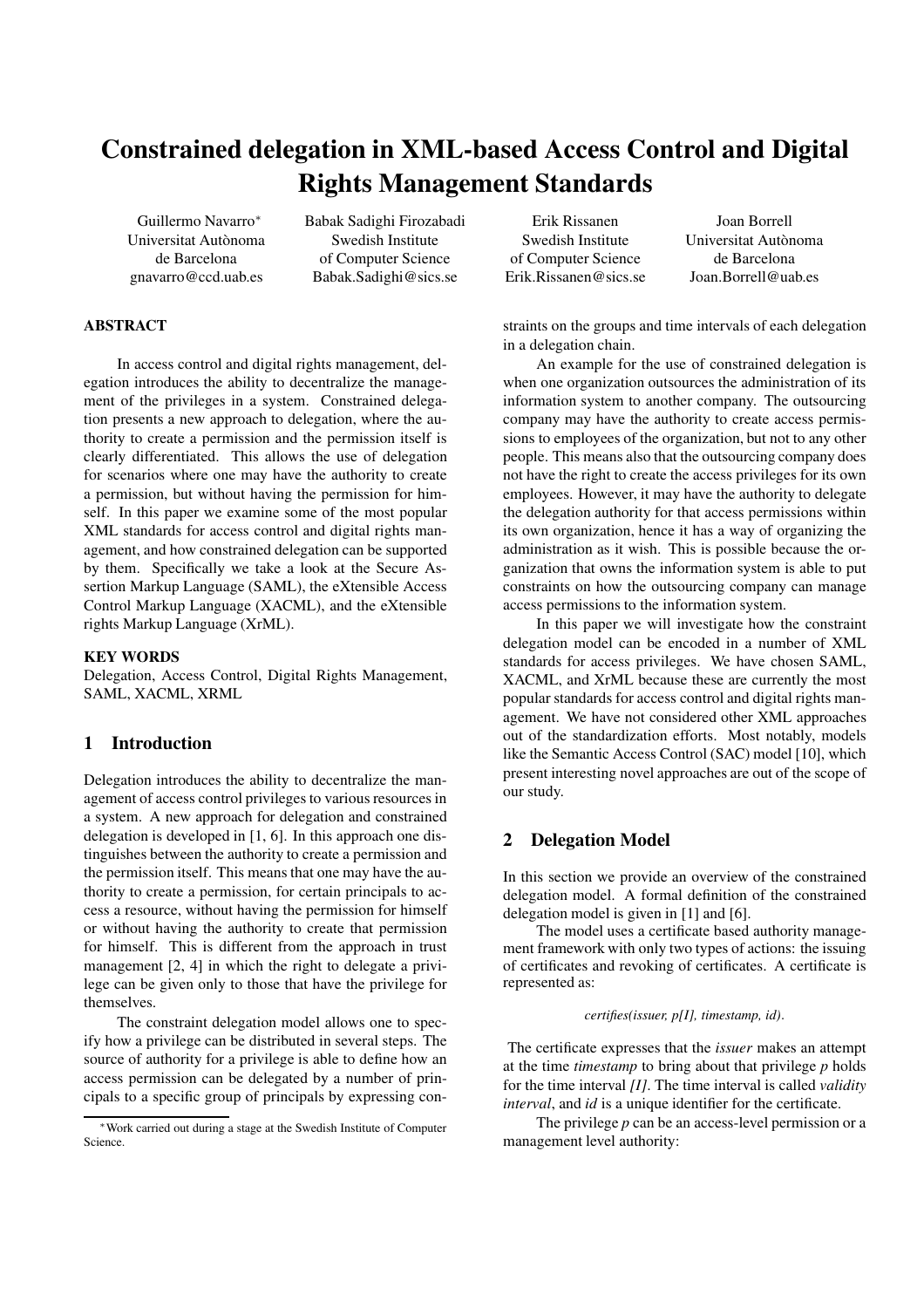- *Access-level permission*: defines an access-level action such as read or write file. Denoted as *perm(s,a,o)[I]*, where *s* is a subject or agent, *a* is an action, *o* is an object, and *[I]* is a time interval (validity of the permission).
- *Management-level authority*: defines the authority to declare an access-level permission, or another management-level authority. It is denoted as  $pow(s, \phi)[I]$ , where *s* is a subject,  $\phi$  is either an accesslevel permission, or another management-level authority, and *[I]* is a time interval (validity of the authority).

And the revocation of certificates can be expressed as:

#### *revokes(issuer, id, [I], timestamp)*

The *issuer* revokes the certificate with the identifier *id* during the time interval *[I]*, called the *disabling interval*. The revocation is issued at time *timestamp*.

The model provides the ability to determine whether a privilege *p* holds at a given time, based on a historical database of certificates and revocations. Informally: a privilege  $p$  holds at a time-point  $t$  when there is a certificate c declaring that p holds for some interval [I] containing t; the certificate c moreover must be *effective* at t, in the sense that it was issued by s at a time when s had the authority to declare  $p$  to hold for interval  $[I]$ . The authority of  $s$ , in turn, requires a certificate that was effective at the time c was issued – and so on, in a chain of effective certificates back to some source whose authority can be accepted without certification (as determined by the organizational structure).

## **2.1 Delegation example**

To show how a delegation can be expressed we give a simple example. Consider two different corporations: *CompanyA*, and *CompanyB*. Alice, who is the project leader of *CompanyA*, has the authority to assign access-level permissions to the project database (*DB*). For instance, consider the following certificate:

$$
certifies(Alice, perm(Bob, read, DB)[I_0], t_0, id_0) \qquad (1)
$$

It declares that Alice authorizes, at time  $t_0$ , Bob to read the DB during the time interval  $[I_0]$ .

Now consider that Carol is a project leader of *CompanyB*, whose employees need to access the resource DB in *CompanyA*. Alice decides to delegate the right to issue access-level permissions to Carol. This way Carol can manage the access to DB for her employees, and Alice does not need to do it. Alice can delegate to Carol the right to issue read permissions for DB to *CompanyB employees* (see certificate (2)).

certifies(Alice, pow(Carol,

 $perm(CompanyB$  employees, read,  $DB)[I_1])[I_2]$ , (2)  $t_1, id_1)$ 

Note that Alice limits the scope of the delegation, only employees of *CompanyB* can receive an access-level authorization from Carol. And by the other hand there is also a time constraint imposed by the validity interval  $[I_2]$ , which determines the valid period of time when Carol can issue the access-level permission; and the interval  $[I_1]$ , which limits the validity interval of the access-level permission.

The scope of the delegation can describe a whole delegation chain. For example, consider that Alice wants to delegate to Bob the right to delegate to the head of engineering of *CompanyA* the right to delegate access-level permissions to engineers of *CompanyA*.

$$
certifies(Alice, pow(Bob,pow(head_engineering_CompanyA,perm(engineers_CompanyA, read, DB)[I3][I4])[I5],t2, id2)
$$
\n(3)

With certificate 3, Alice defines a valid delegation chain, which says that Bob can delegate the right to delegate the access-level permission only to the head of engineering of *CompanyA*. Each delegation step and access-level permission is limited by a time interval.



Figure 1. Delegation example

Figure 1 shows the example described with certificates (1,2,3). Solid arrows denote access level permissions and dashed arrows denote management-level authority (the right to delegate). Each arrow is numbered with the associated certificate number. Note that, although employees of *CompanyB* have the access-level arrow, they cannot access to DB. In order to do that, Carol has to issue the accesslevel permission directly to the employees.

If an engineer of *CompanyA* wants to access to DB, she will need a full delegation chain. That is, a part from certificate (2), there must be another certificate issued by Bob, giving the right to delegate the access-level permissions to the head of engineering; and finally the head of engineering has to issue the access-level permission to the engineer. These three certificates, will form a valid delegation chain for the engineer to access resource DB. It is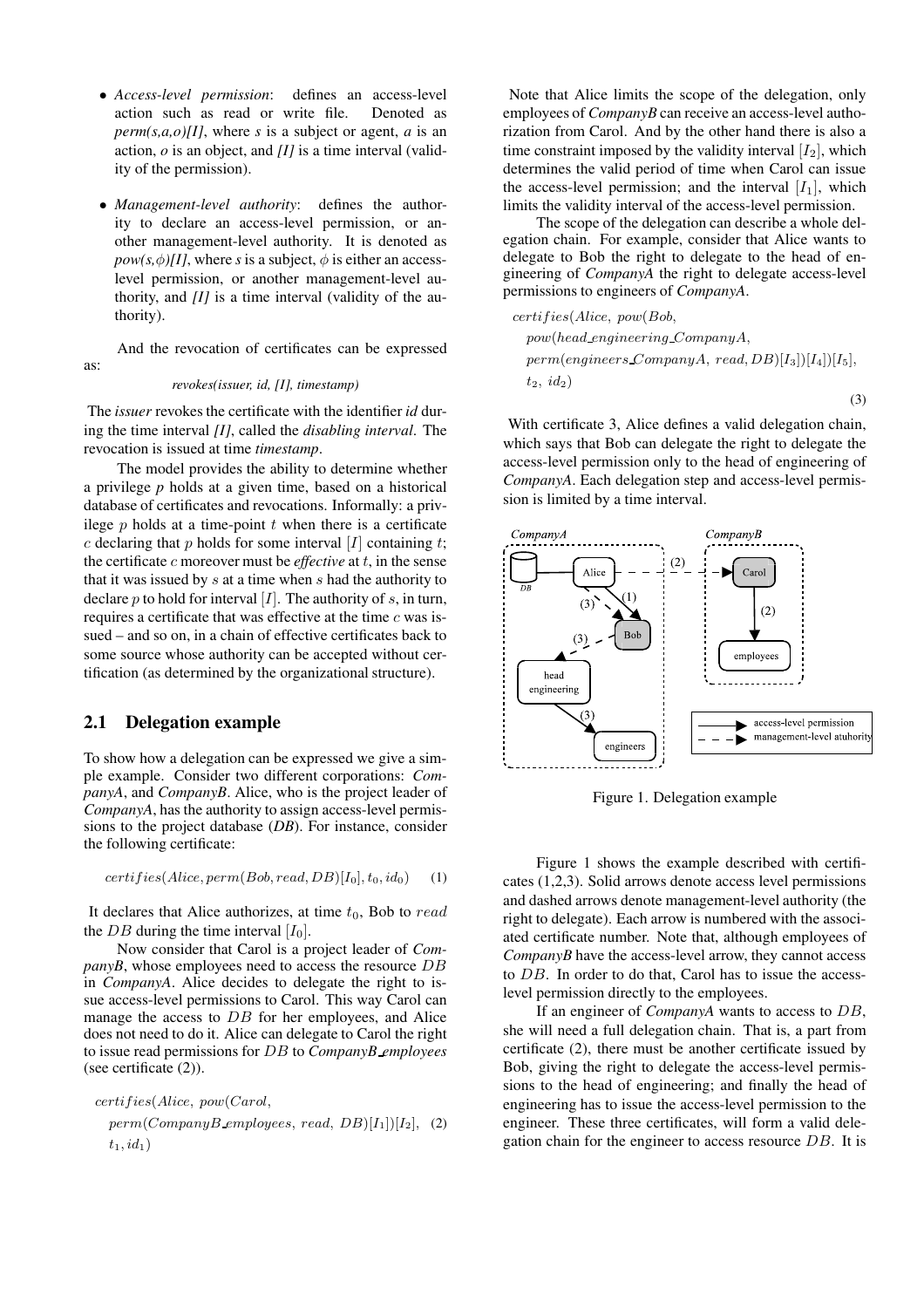valid because the first certificate is issued by a source of authority for the resource, it is called a *rooted chain*. If a chain is not rooted it is called *dormant chain*. Dormant chains are possible and may become rooted in the future if the source of authority issues the root certificate for that delegation chain.

In order to reason about the privileges, or in other words, to determine if a given subject can access a given resource, the *calculus of privileges* is used. The calculus of privileges, presented in [6] and [5], assumes there is a database which stores issued certificates and revocations. The database may be stored in a distributed form: the only requirement is that the reasoning engine for determining whether a certain privilege holds, has access to the information.

# **3 Constrained Delegations for Access Control**

In this section we analyze the SAML and XACML standards. Both are seen from the access control perspective.

# **3.1 Secure Assertion Markup Language**

The *Secure Assertion Markup Language* (SAML) is a framework for exchanging authentication and authorization information [8]. SAML information is expressed through security *assertions*. An assertion is defined as a statement (or declaration of facts) about a subject made by an issuer.

SAML provides three different kinds of assertion statements: *Authentication* (the subject has been authenticated by some means at a given time), *Attribute* (the subject is associated with the given attributes and values), and *Authorization Decision* (response to an access request, whether the access has been granted or denied).



Figure 2. SAML assertion

The basic information contained in a SAML assertion<sup>1</sup> is: the *issuer* of the assertion, a *condition* that must be fulfilled, and an unbounded *choice* of *statements* (see Figure 2). Since it is unbounded, in one assertion we can put several statements of the same type. The statement can be: *Statement*, *SubjectStatement*, *AuthenticationStatement*, *AuthorizationDecisionStatement*, and *AttributeStatement*.

The assertion has a timestamp or *IssueInstant*, which determines when the assertion was issued. And may include a signature. As we can see, a SAML assertion is very similar to what is normally called a certificate.

Delegation is not directly supported (not even mentioned) by the current SAML specification and the last draft of version 1.1 published by the time of writing.

In order to encode delegations as SAML assertions we need to extend the current specification of SAML. This extension can be implemented by extending or rewriting the SAML Assertion Schema [7].



Figure 3. Delegation assertion

In order to express a delegation statement we extend the *SubjectStatement*, since the statement is made about a specific subject. To do that, we extend the *SubjectStatement* with a new *SubjectDelegationStatement*, which can be a *DelegationStep*, or a *EndPointAuthorization*. Figure 3 shows the main elements of a delegation assertion:

- *Issuer*: the issuer of the assertion.
- *Subject*: subject for whom the statement of the assertion holds.
- *Conditions*: conditions and constraints to be enforced.
- *DelegationStep*: the delegation step allows to constraint the delegation chain, by defining each of the following steps to be applied to the delegation. Each delegation step includes the following information:
	- **–** *Subject*: subject of this delegation step.
	- **–** *Conditions*: conditions and constraints to be enforced in this delegation step.

<sup>&</sup>lt;sup>1</sup> Actually a SAML assertion provides more information like version, time of issue, .... We only consider now the basic information relevant to our work.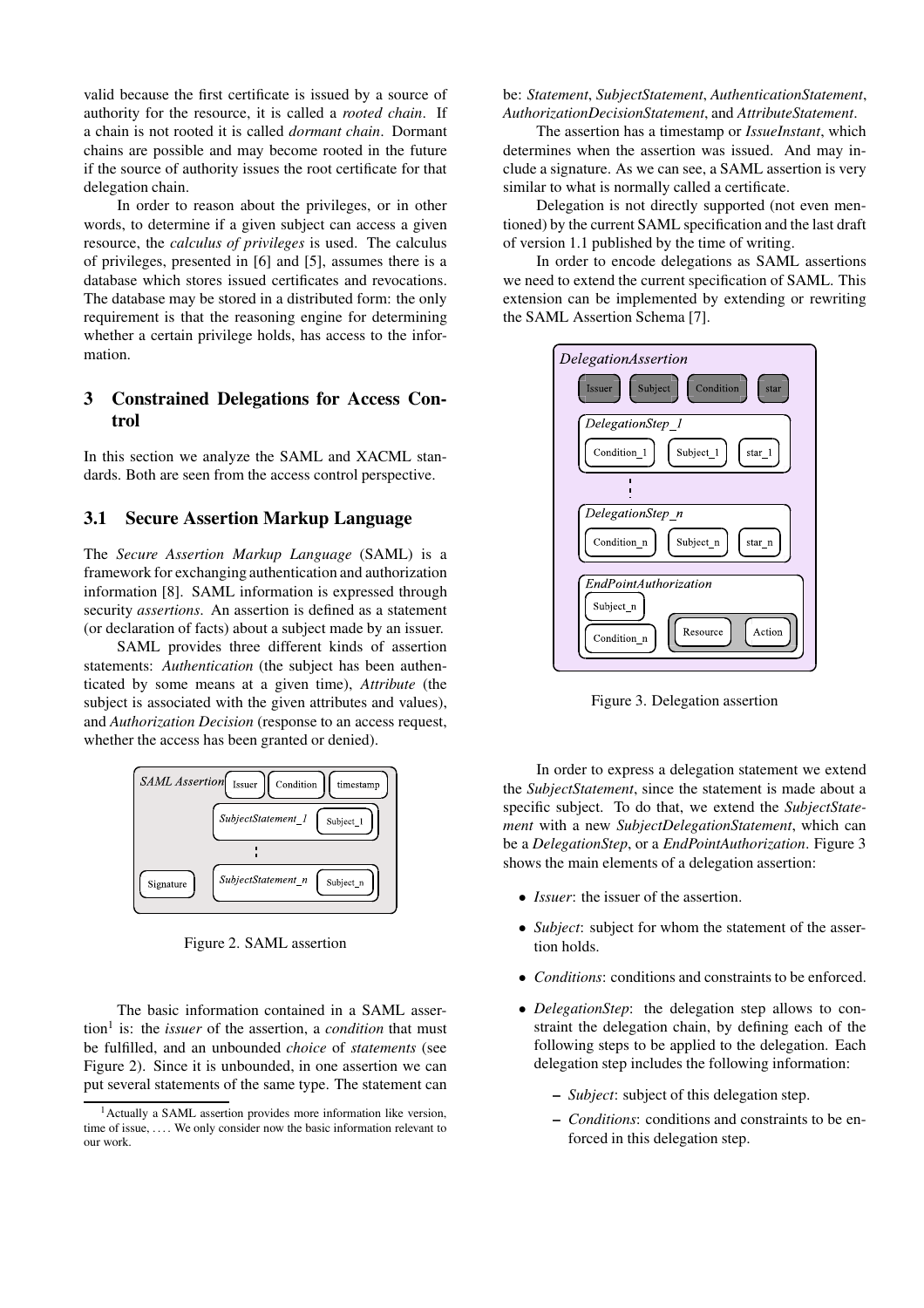- *EndPointAuthorization*: defines the final authorization which can be delegated. It includes the following elements:
	- **–** *Subject*: subject of the authorization.
	- **–** *Conditions*: conditions and constraints to be enforced in the authorization.
	- **–** *Resource*: resource to which the authorization applies.
	- **–** *Action*: action allowed over the object.

The subject of the delegation assertion can delegate the authorization specified by the *EndPointAuthorization* to the subject specified in the same *EndPointAuthorization*. The *DelegationStep* elements allow to define intermediate subjects in the delegation chain.

The delegation assertion could be included in the SAML assertion schema as:

```
\leqe lement name=" Subject De legation Statement
          type="SubjectDe legationStatementType"<complexType name="SubjectDelegationStatementType">
  <complexContent >\leqextension base="saml:SubiectStatementAbstactvne">
      <sequence>\leqelement name=" star" type="xsd:boolean"/>
         \leqelement name="saml:DelegationStep"<br>type="saml:DelegationStepType"
                   maxOccurs=" uboundend"/>
         <element name="saml:EndPointAuthorization"
                    type="sam1:EndPointAuthorization"/>
      \langlesequence\rangle\langle/extension >
  <complexContent >
</complexType>
<complexType name="saml:DelegationStepType">
 \langlesequence\rangle\leqelement ref=" saml: Subject"/>
    \leqelement ref="saml:Conditions" minOccurs="0"/>
    \leqelement name=" star " type=" x s d: boolean"/>
  \langle/sequence>
</complexType>
<complexType name=" sam1: EndPointAuthorization">
  <sequence>\leqelement ref="saml:Subiect"/>
    \leqelement ref="saml:Conditions" minOccurs="0"/>
    \leqelement ref="saml:Action"/>
  \langle/sequence><attribute name="Resource" type="anyURI"
               use=" required "/>
  <attrubute name="Decision" type="saml:DecisionType"
              use=" required "/>
</complexType>
```
Listing 1. SAML Assertion

# **3.2 eXtensible Access Control Markup Language**

The eXtensible Access Control Markup Language (XACML)[9], is an XML-based language, which describes both an access control policy language and a request/response protocol. The current specification of XACML

does not explicitly support delegation. In this case we propose to use the existing language constructs and semantics of XACML to express constrained delegations.

XACML provides three top-level policy elements: *rule*, *policy*, and *policy set*. Each one, with a *target* element, which includes *subject*, *resource*, and *action*.



Figure 4. XACML top-level policy elements

We consider the delegation itself as an *action*. Thus, we consider a delegation action over a resource in the *target* element. The resource is the authorization to be delegated, expressed as another *target*.

It is important to note that XACML is a language to specify policies. The issuer of the policy is the *owner* of the policy, and it is not explicitly specified in the policy.

# **4 Combining XACML and SAML**

In this section we propose the use of a combination of XACML and SAML. One of the main limitations of XACML to express the constrained delegation model is that it is difficult to express the idea of a certificate, and all the rules have to be composed in a single policy with one *issuer* or administrator authority. On the other hand, while SAML supports the concept of a certificate, the language provided to express conditions and constraints is more limited than XACML. XACML also provides richer functions and mechanisms to reason about access control decisions.

We propose the use of XACML and SAML in distributed environments to support constrained delegations. The main idea is based in a *context handler* engine responsible for translating SAML assertions and protocol elements into XACML policies. Since XACML and SAML are XML-based languages the context handler may use XSLT to map SAML into XACML and vice versa.

All access control decisions are computed by a PDP (Policy Decision Point) using XACML. And all the communication between several entities of the system is done by using SAML assertions.

A sample query to a PDP is outlined in Figure 5. When a PDP receives a request to access a given resource it queries the PDP using SAML. The SAML query is transformed by the context handler into an XACML context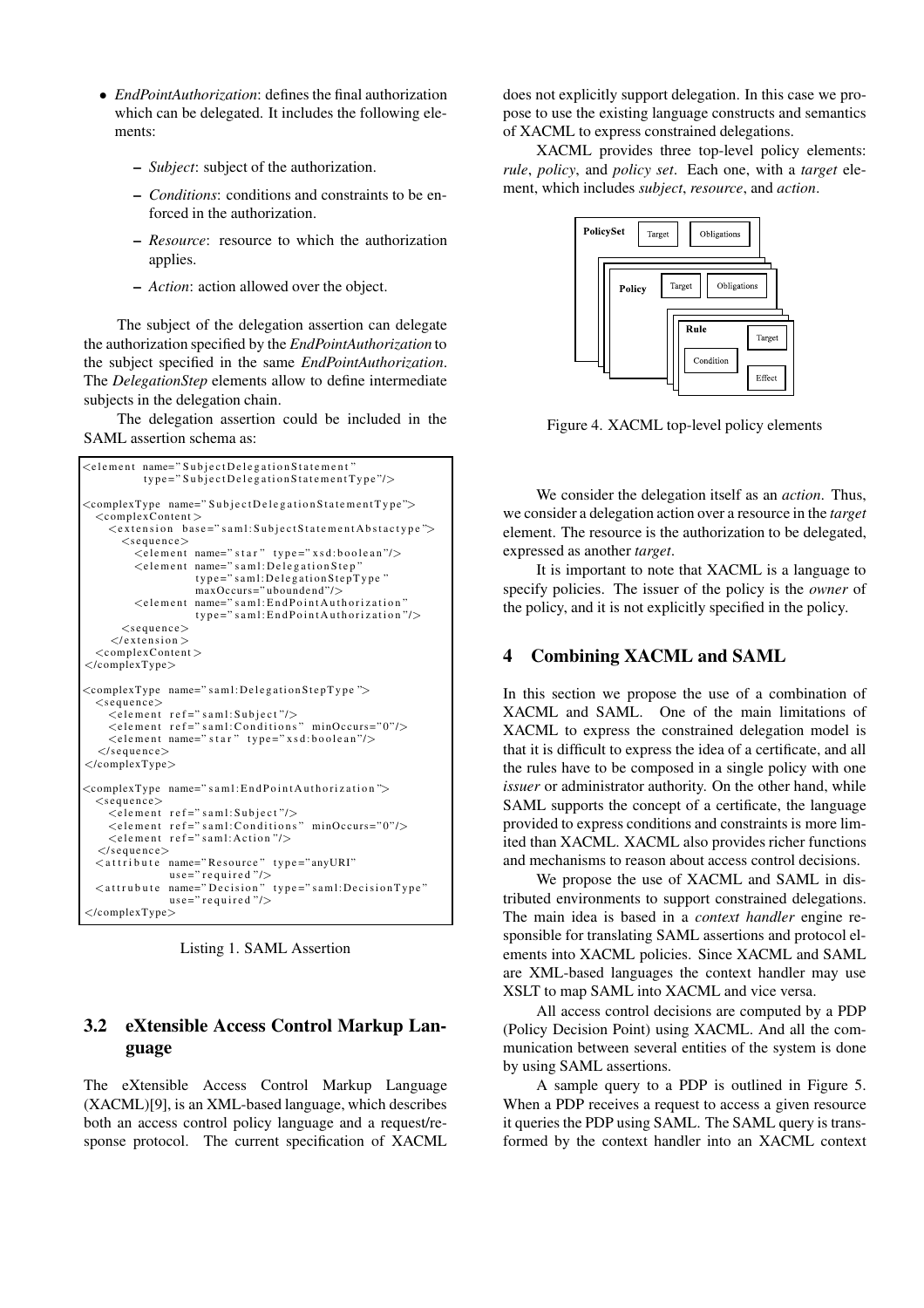query with the addition of relevant SAML assertion. This SAML assertions will normally be attributes such as groups or roles, but can also contain delegation assertions.



Figure 5. XACML-SAML Request/response

The PDP is responsible for calculating privileges based on XACML policies and attributes. This calculations can be performing by implementing the *privilege calculus* described in [6].

This schema can be applied to highly distributed systems. Each resource of the system may be associated with a PDP. Since the decision of an access request may depend on attributes issued by several authorities and stored in distributed databases, the PIP should include a SAML based protocol to find all the relevant information for a PDP to take an access decision.

## **5 Constrained Delegations for DRM**

The eXtensible rights Markup Language (XrML) is an XML-based language for specifying and managing rights, to control the access to digital content and services[3].

# **5.1 Overview of XrML**

The basic construct of XrML is the *grant*. A grant is used to express that a right has been granted to a given entity, it is composed of:

- Principal: entity receiving the grant. Principals are normally represented as public keys, individually or as a group.
- Resource: object to which the right may be applied.
- Right: the specific right granted.
- Condition: conditions that must be satisfied for the right to be exercised.

A grant is issued by a given principal and both are contained in a *license* element. Figure 6 shows the simplified structure of an XrML License, which may include several issuers, one or more grants, and additional information.



Figure 6. XrML License

# **5.2 Delegation in XrML**

XrML supports delegation of grants from one principal to another. The delegation is controlled by an optional element of the grant called *DelegationControl*. If a grant includes the delegation control, the principal authorized by the grant may issue another license with the given grant to another principal.

It is important to note that in order to delegate a grant to another principal, the former one has to be in possession of the grant. Thus, constrained delegation is not supported by the *DelegationControl*.

One of the rights described in the XrML Core Schema is the *issue* right. This right may be used to specify that a given principal has the right to issue a given right, but the former principal does not necessary hold the right.

A license with an issue right, authorizes the granted principal to issue another license with the right enclosed in the issue right. We can see the issue right as a management level authority (see Section 2). A right that specifies a specific action over an object may be seen as an access level permission.



Figure 7. XrML issue right example